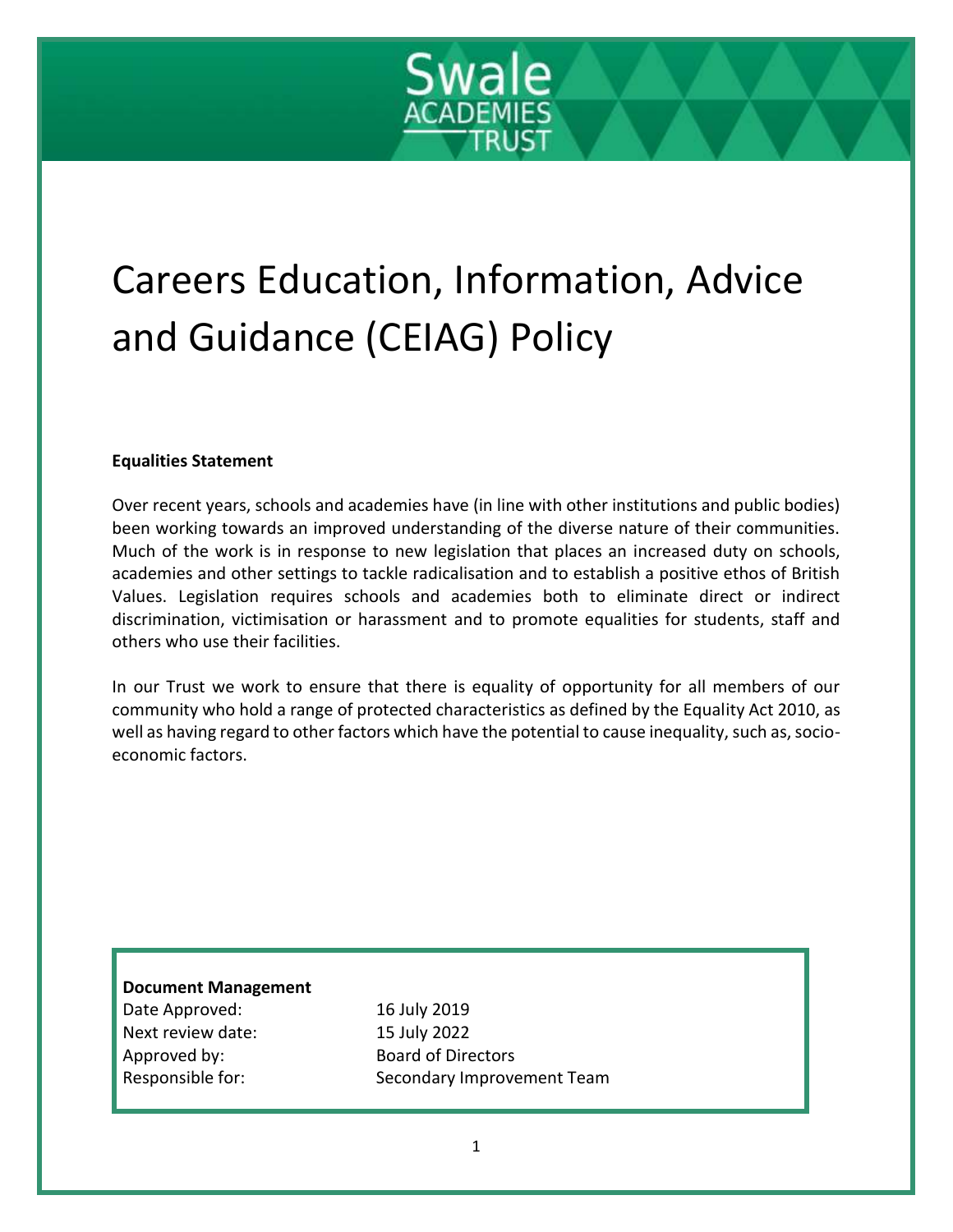Before formulating this policy consideration was given to Best Practice outlined in the CDI Careers Guidance in Schools and Colleges, and Gatsby Benchmarks.

# **Contents**

### <span id="page-1-0"></span>1. Content

Westlands School puts the needs of each student at the center of all learning and social experiences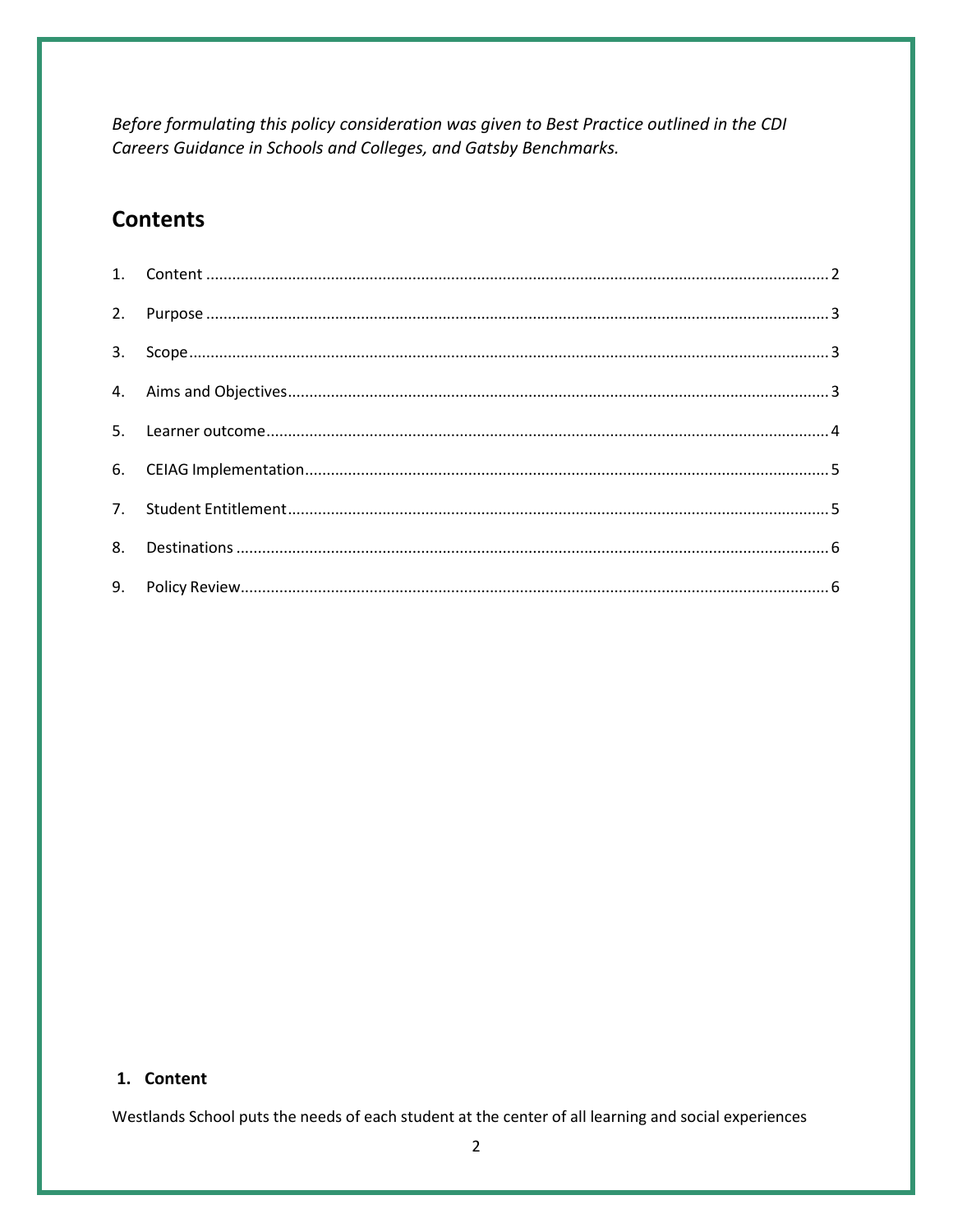and has a commitment delivering a high standard of CEIAG. Through CEIAG work Westlands School utilises a nurturing approach to ensure every student gains the confidence and self-belief alongside the skills, knowledge and experience required to manage their own career progress.

Westlands School will appoint a Link Governor for careers. The governing body will review and monitor the CEIAG within school via updates submitted by the school careers adviser to the local governing body/challenge committee.

# <span id="page-2-0"></span>**2. Purpose**

The purpose of the Westlands School CEIAG policy is to explain the way in which Westlands School prepares students for transition into the world of work, FE/HE, and Apprenticeships. Westlands School celebrates the positive differences of all students and recognises their worth within the work place. This leads to bespoke ways of working with each student to ensure needs are met through the CEIAG programme. Students will be equipped with the skills required to follow their chosen career pathway.

## <span id="page-2-1"></span>**3. Scope**

Teachers are encouraged and supported to make links to CEIAG across the Key Stages. Examples include:

- A forensic science workshops
- Enterprise activities in Engineering
- Professional acting techniques and skills in Drama

## <span id="page-2-2"></span>**4. Aims and Objectives**

#### **Aim**

The overarching aim is to deliver professional careers education, information, advice and guidance. Careers guidance is delivered by the onsite specialist Careers Adviser and subject staff. Students will have opportunities embedded within the CEIAG programme to gain employability skills and will be supported to manage their careers pathway.

#### **Objectives**

#### *Learner entitlements*

Learners will have access to onsite specialist careers adviser for impartial 1 to 1 careers guidance. Access to a careers education programme will:

- Promote employability skills, self-awareness of skills and interests;
- Explore options;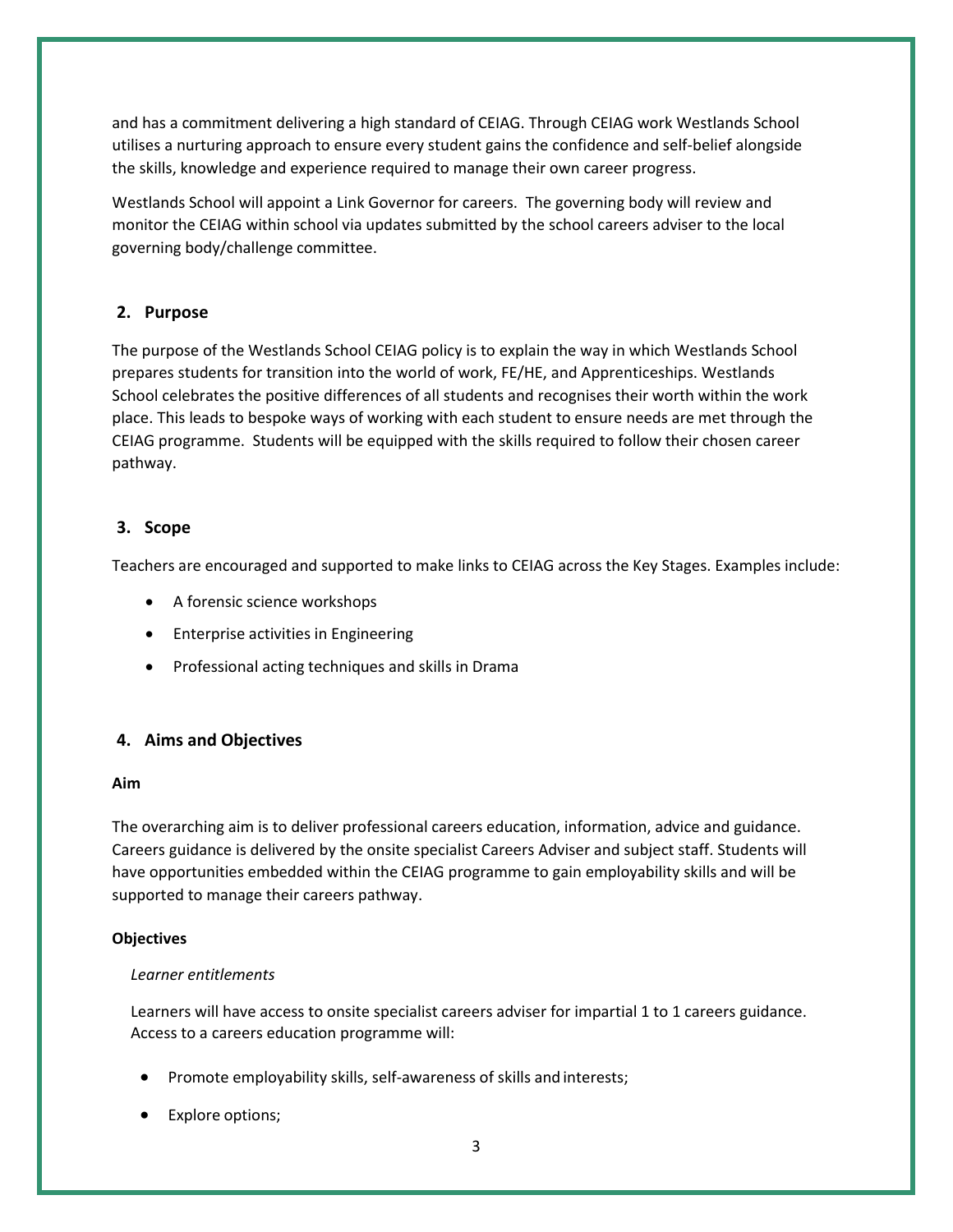Help learners gain an understanding of education, training and employment routes.

Learners will have opportunities to go out on work experience, undertake voluntary work, take part in day trips to colleges, universities, industry trips, employer talks within school, build a CV, and practice interview techniques.

#### <span id="page-3-0"></span>**5. Learner outcome**

Students will be able to:

- Where appropriate, try out different workopportunities;
- Gain an insight into the labour market;
- Gain an understanding of skill sets and how skills are transferrable;
- Understand soft skills, hard skills and how to sell themselves using CVs/application forms/interviews;
- Develop the skills employers look for such as resilience, team work, and problemsolving;
- Have access to both paper-based and online resources to assist in their career exploration;
- Have access to impartial information on options Post-16 and Post-18 and beyond;
- Gain support and guidance through the full HE process, including Student Finance and parental support where needed.

#### *Learners' progression*

By the time learners are ready to leave they will be more able to make their own career plan:

- Start to independently make action plans for the future;
- Feel better about managing their transitions into HE or the work place;
- Know how to look for opportunities and who to ask for assistance if support is required;
- Be able to complete application forms, University forms, and update CVs.

Each learner's progression will be monitored by a student enrichment booklet. The book will record the following activities/interactions/events:

- Careers activities/meetings/events;
- In school career talks by employers/apprenticeship providers/HE providers;
- Work experience;
- Voluntary work;
- Enterprise activities;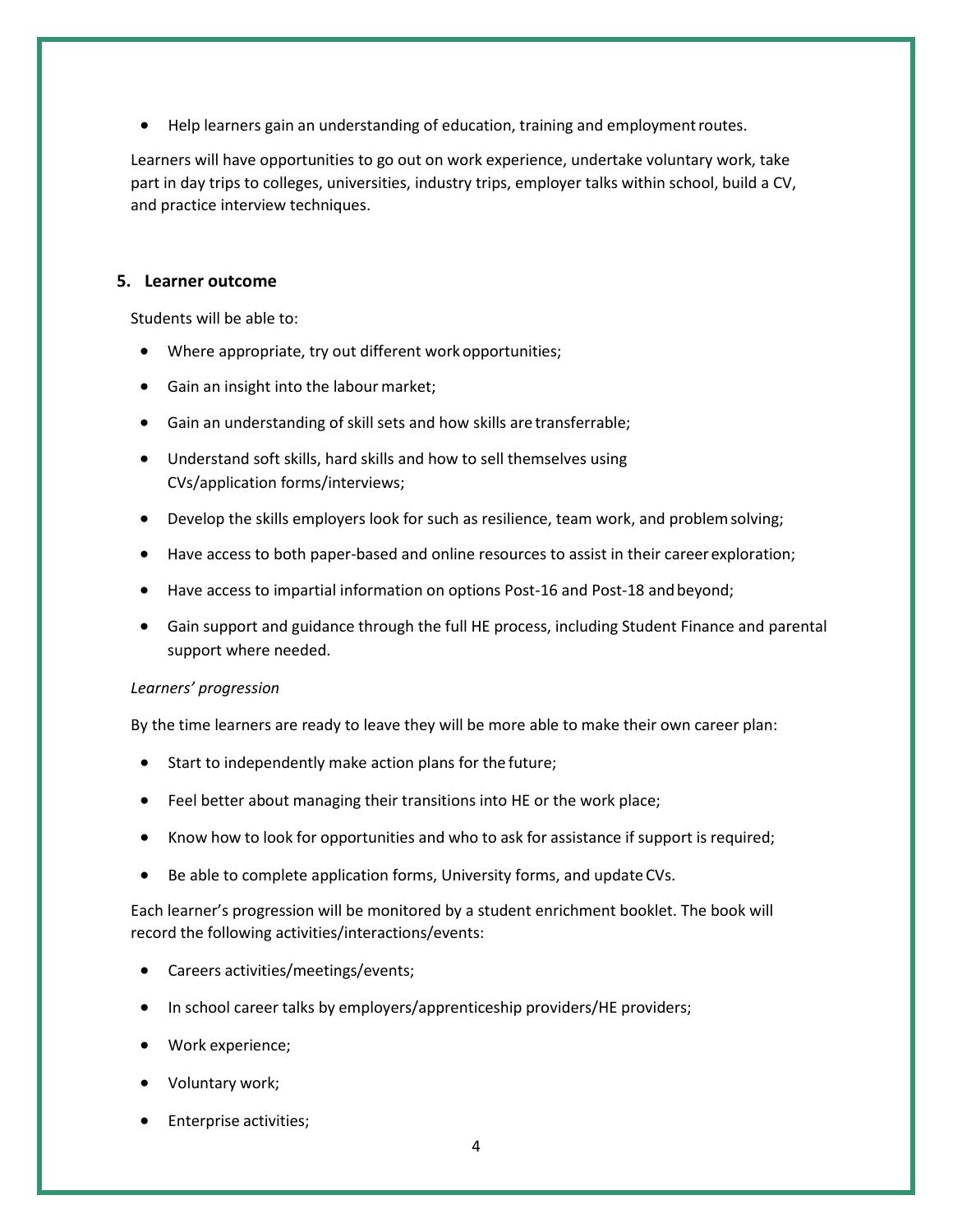- Part time work;
- Industry/Career visit;
- College visit;
- University visit;
- Careers guidance interview.

The enrichment booklet will be updated by students during their PSHE lessons, or during study periods.

Learners' progression will also be monitored via the destinations database, created and updated by the school's Careers and HE Adviser each academic year.

#### <span id="page-4-0"></span>**6. CEIAG Implementation**

Learners are encouraged to attend employer/provider talks within school to learn about different employment opportunities.

Learners from Year 10 have the opportunity to take part in trips to industry/universities/colleges/careers and skills events/UCAS events on a 1 to 1 and small group basis.

Careers guidance interviews by the onsite specialist Careers Adviser will be available from Year 9 onwards.

There will be access to home Careers Advisers for EHCP students if the local authority offers this service.

Links between the Kent Placement Team, Westlands School, SENCo and Careers Adviser will ensure the most appropriate approach is being utilised to enhance careers understanding for each of the school's EHCP students.

Collaborative work between the Careers Adviser and Sixth Form Principal will support learners moving into the sixth form and transition from the sixth form to employment, further education or training.

Networking with colleges/employers/universities will ensure students are supported with transition and that systems are in place to support students.

#### <span id="page-4-1"></span>**7. Student Entitlement**

All students, including those from vulnerable groups, are entitled to equal access to the same provision.

The Careers Activity Plan for all year groups is published on the school website under School Life– Careers Support. The document can be downloaded as a pdf file.